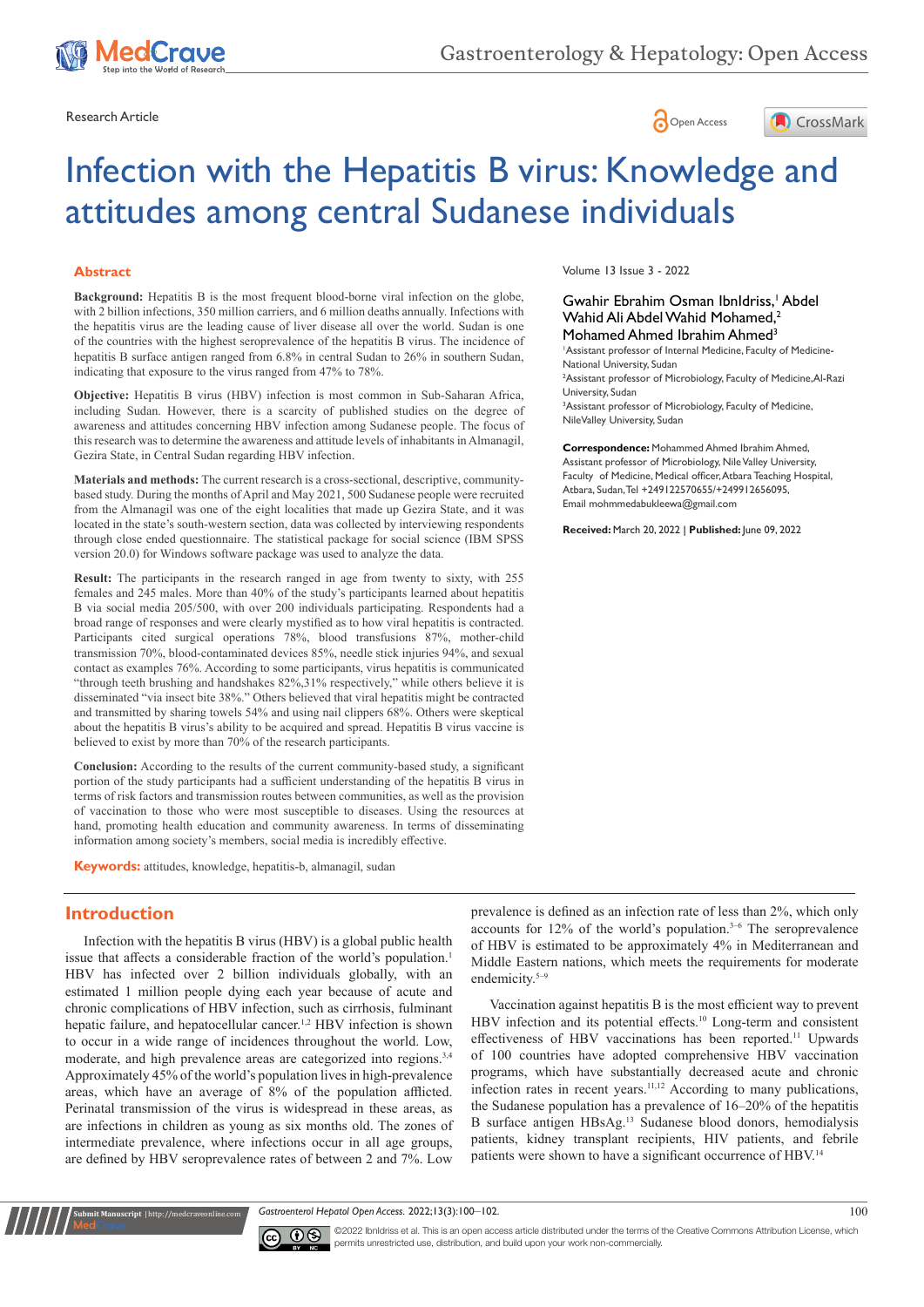## **Materials and methods**

## **Study design**

The current research is a cross-sectional, descriptive, communitybased study. During the months of April and May 2021, 500 Sudanese people were recruited from the Almanagil was one of the eight localities that made up Gezira State, and it was located in the state's south-western section. Almanagil town, the locality's capital, is 62 kilometers from Gezira State's capital, Wadmedani, and 156 kilometers from Sudan's capital, Khartoum Figure 1. A previously established questionnaire was used to gather and verify age and gender as sociodemographic characteristics as well as risk factors for HBV virus transmission.



**Figure 1** The location of Almanagil locality in Gezira state

#### **Data management and analysis**

The statistical package for social science (IBM SPSS version 20.0) for Windows software package was used to analyze the data. The Chi-Squire test was used to determine the frequency of a link between two numerical variables. P-values of less than 0.05 (p 0.05) were considered significant.

#### **Ethical considerations**

The research was authorized by the Ethical Review Committee of the Gezira State Ministry of Health. For the interviews, all individuals signed an informed consent form. To participate in this study, the respondents submitted their written informed consent.

#### **Results**

#### **Participant characteristics**

After being informed about the issue and the necessity of the study in protecting the community from communicable diseases, 500 individuals from Almanagil, west of El Gezira state, volunteered randomly. There were 255 females and 245 males in the study, with ages ranging from twenty to sixty. More than forty percent of the study's sample got their information about hepatitis B from the means of communication, and their number exceeded two hundred respondents Table 1.

#### **Knowledge about mode of transmission of hepatitis B**

Participants had a wide variety of reactions and were clearly perplexed about how viral hepatitis is acquired. Surgical procedures, blood transfusions, mother-child contact, blood-contaminated instruments, needle stick injuries, and sexual contact were all highlighted by participants as instances. Virus hepatitis is obtained "through tooth brushing and handshakes," according to some participants, while it is "spread through insect bite" according to others. Others were persuaded that viral hepatitis could be acquired and spread through the use of nail clippers and towel sharing. Others weren't sure that the hepatitis B virus could be acquired and transmitted Table 2.

**Table 1** Study participants' characteristics

| Parameter              | Indicator                | <b>Frequency</b><br>n=500 | Percent % |
|------------------------|--------------------------|---------------------------|-----------|
| Gender                 | Male                     | 245                       | 49        |
|                        | Female                   | 255                       | 51        |
|                        | $20 - 30$                | 140                       | 28        |
| Age group/<br>Years    | $31 - 40$                | 135                       | 27        |
|                        | $41 - 50$                | 95                        | 19        |
|                        | $51 - 60$                | 85                        | 17        |
|                        | 61 and More              | 45                        | 9         |
|                        | Media                    | 205                       | 41        |
| Source of<br>knowledge | Friends and<br>neighbors | 140                       | 28        |
|                        | School or college        | 90                        | 18        |
|                        | <b>Relatives</b>         | 50                        | 10        |
|                        | <b>Travelling</b>        | 15                        | 3         |
| Total                  |                          | 500                       | 100%      |

**Table 2** According to the participants' awareness of HBV transmission risk factors

| <b>Parameter's</b>             | Yes | No  | Don't<br>know | Mean | Std<br>deviation |
|--------------------------------|-----|-----|---------------|------|------------------|
| Hand shaking                   | 155 | 245 | 100           | 1.89 | 0.709            |
| Surgical operation             | 390 | 65  | 45            | 1.31 | 0.63             |
| <b>Blood transfusion</b>       | 435 | 30  | 35            | 1.2  | 0.55             |
| Mother to child                | 350 | 75  | 75            | 1.45 | 0.744            |
| Blood<br>contaminated<br>tools | 425 | 30  | 45            | 1.24 | 0.605            |
| Needle stick<br>injury         | 470 | 5   | 25            | 1.11 | 0.447            |
| Sexual contact                 | 330 | 90  | 80            | 1.5  | 0.759            |
| Insects bite                   | 190 | 240 | 70            | 1.76 | 0.683            |
| Nail clipper                   | 340 | 100 | 60            | 1.44 | 0.701            |
| Sharing towels                 | 270 | 185 | 45            | 1.55 | 0.657            |
| Tooth brusher                  | 410 | 60  | 30            | 1.24 | 0.553            |
| Vaccine availability           | 365 | 100 | 85            | 1.44 | 0.77             |
| Total                          | 500 |     |               |      |                  |

### **Discussion**

The focus of this research was to document healthy Almanagil residents' awareness of hepatitis B. The study's findings indicated that while most individuals have a reasonable understanding of hepatitis B, a minority of people are still unaware of the infection**.** Despite the introduction of an efficient HBV vaccination, the infection continues to pose a significant potential risk to public health in Sudan. It's conceivable that some of the research participants' low level of awareness regarding viral hepatitis B infection contributed to their unfavorable attitude toward infectious illnesses, highlighting the need for health education intervention.

Although knowledge of viral blood borne infection transmission modes and prevention was established based on experiences in Western nations, its applicability in the context of the African population

**Citation:** IbnIdriss GEO, Mohamed AWAAW, Ahmed MAI. Infection with the Hepatitis B virus: Knowledge and attitudes among central Sudanese individualss. *Gastroenterol Hepatol Open Access.* 2022;13(3):100‒102. DOI: [10.15406/ghoa.2022.13.00505](https://doi.org/10.15406/ghoa.2022.13.00505)